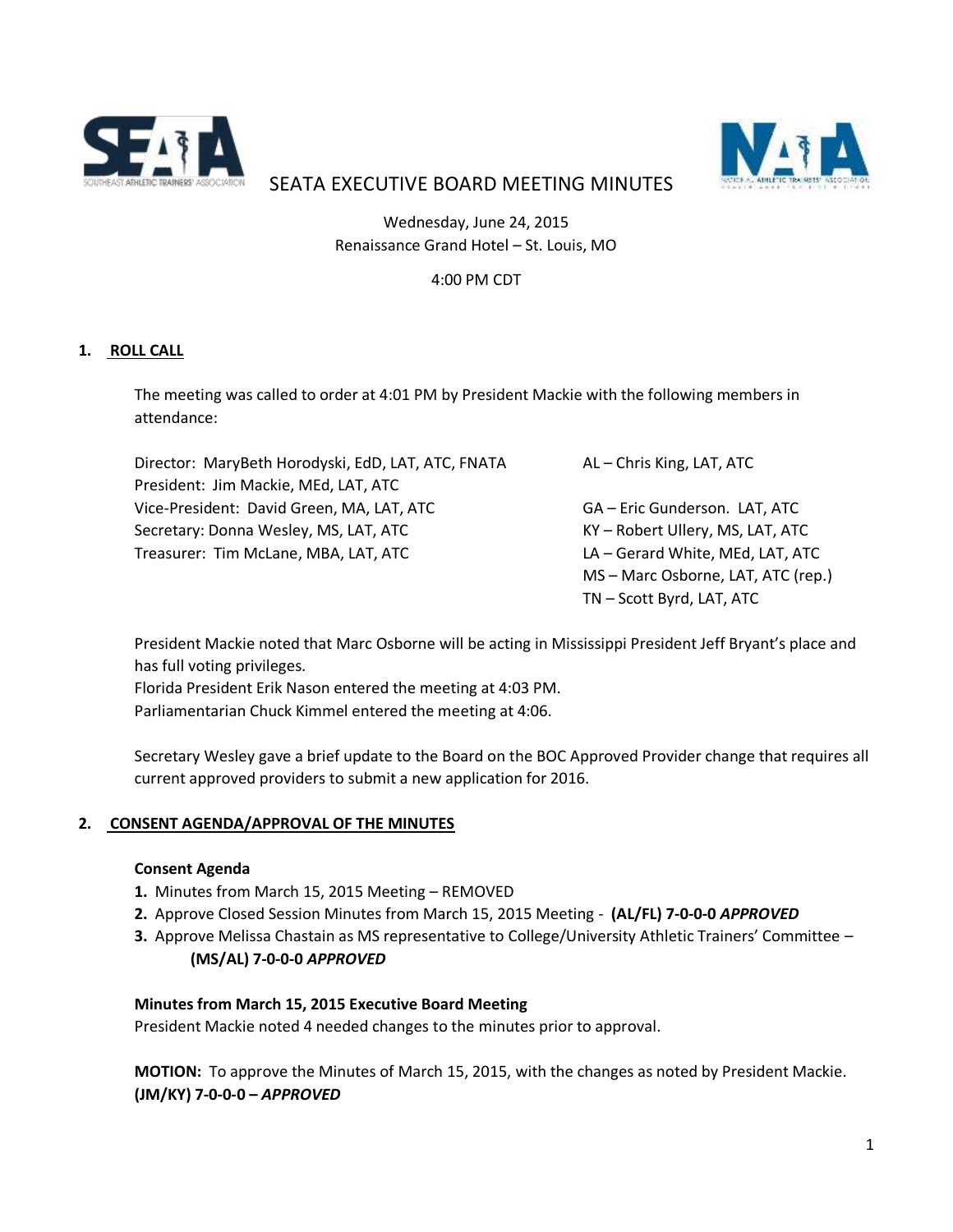# **3. OFFICER REPORTS**

## **Director's Report**

Director Horodyski deferred her report until the Membership Meeting at 6:15 PM.

## **President's Report**

President Mackie deferred his report until the Membership Meeting at 6:15 PM.

## **Vice-President's Report**

# **Secretary's Report**

- 1. Secretary Wesley distributed a packet containing a copy of the new NATA Strategic Plan, most recent state membership numbers, and legislative information that was distributed at the State Leadership Forum.
- 2. The Wild Apricot transition is continuing and Secretary Wesley recommends that we utilize Sharri Jackson in assisting in this transition. **MOTION: (DW/DG)** Approve the contract with Sharri Jackson to transition the website and retain her services on a monthly basis. **7-0-0-0 APPROVED**

# **Treasurer's Report**

- 1. Bank summary is included in agenda packet. Banking summary reports a cash flow improvement of \$33,000 over last year (not having closed out 2015 CSMM expenses yet). The investment report shows an increase of 14% over last year.
- 2. Treasurer McLane will continue to work on an updated analysis on increasing funds in investment account.
- 3. From a governance standpoint, state incorporation status does not have a direct impact on SEATA. There was a brief discussion about how individual state status may impact their distribution of funds from SEATA. The District Secretary Treasurer's Committee Best Practices document will be coming out soon once final changes have been made.
- 4. There will be some further discussion with the SEATA accountant about establishing a 501c3 in the future dealing more specific with scholarship money.
- 5. Currently Treasurer McLane is in negotiations with the NATA's accountant that is currently also working with 3 other Districts. Based upon need to turn in accounting documents in July.

**MOTION: (TM/TN)** To change accountants to Bruce Bernstein & Associates (NATA's current accountant) pending review of final contract and approval by Treasurer Tim McLane. *7-0-0-0 APPROVED*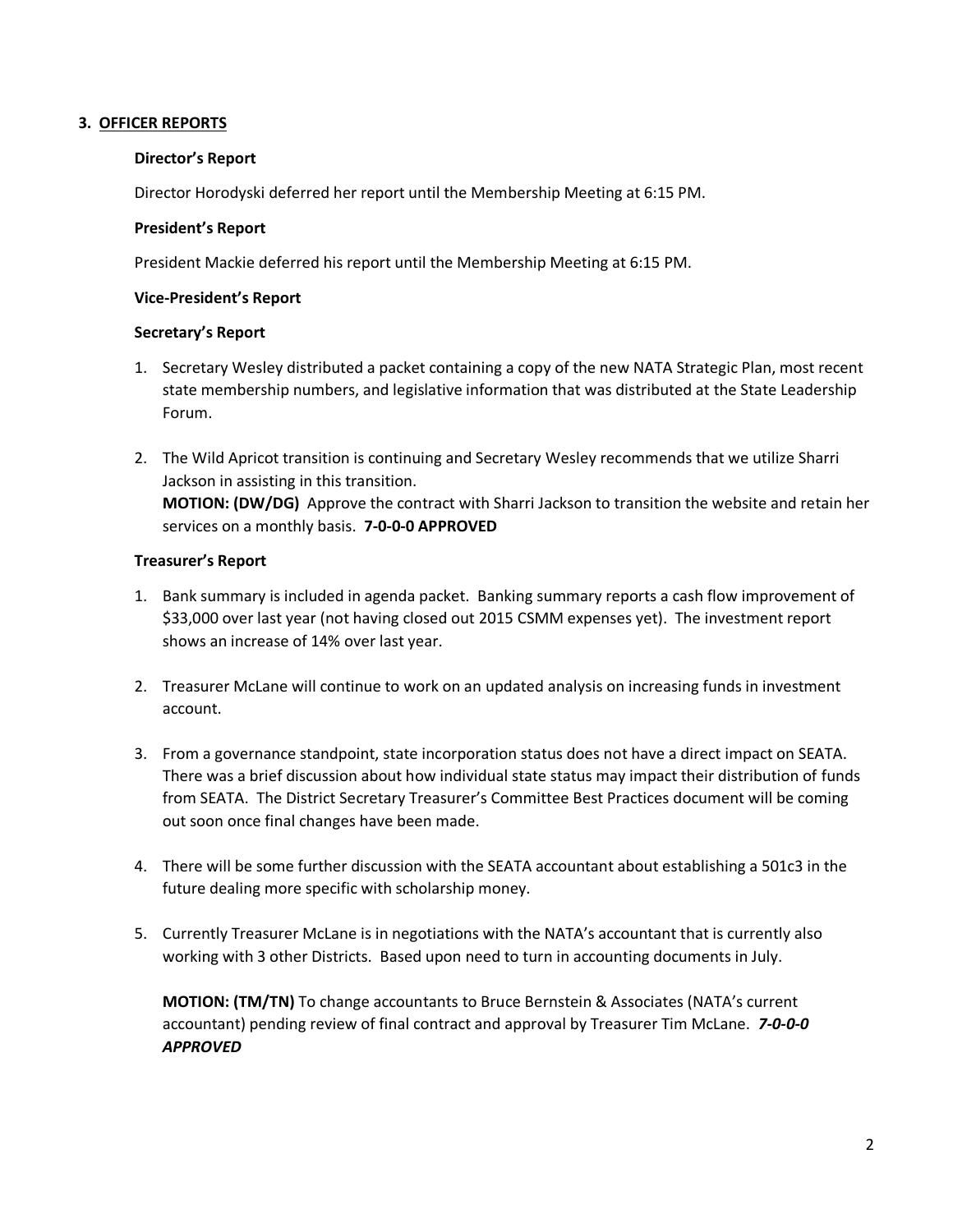#### **4. UNFINISHED BUSINESS**

- 1. President White (LA) has established an event on the website for Officer Nominations. This will allow automated emails to members about nominating candidates for the offices of District Director, Vice President, and Secretary. He has also created a Google document to accept the form tied to [SEATAelections@gmail.com.](mailto:SEATAelections@gmail.com) This will also allow for tracking and storage of documents. President Mackie asked Treasurer McLane and Elections Committee Chairman, President White to reduce the amount of cost for elections identified in the budget. President Mackie challenged the Board to make sure that we have qualified candidates nominated for each position.
- 2. SEATA Safe Sport School Grant Funding program was further discussed with specific questions addressing schools in Puerto Rico and the U.S. Virgin Islands. There was also discussion addressing the timing of nominations and awarding of the grant. The Board agreed upon the addition of \$1,500 to the budget line item and language in the grant document to cover the addition of the territories of U.S. Virgin Islands and Puerto Rico. The final language of the document is to include the opportunity for all states and territories within District Nine to be able to apply for the grant.

The Secondary Schools Committee Chair, President King (AL), and President Ullery (KY) will continue to work on the document proposal and timeline so that we can approve a document and announce the grant early in the school year.

3. President Mackie reviewed the current status of District applicants for the NATA StarTRACK scholarship. The Board discussed the process for advertising, application, and awarding of the StarTRACK scholarship. The scholarship is for \$1,000 and two winners are to be selected annually.

**MOTION (JM/TN):** To accept applications annually from January 1 – February 15 with Board selection of the 2 scholarship winners to be determined and announced in March. **7-0-0-0** *APPROVED*

Director Horodyski and Secretary Wesley will work to prepare a more formal application form and information for the public announcement of the scholarship application.

- 4. The website review committee will continue to work on designating information that is best suited to be Member's Only content.
- 5. The Board reviewed and discussed the response from the Honors & Awards Committee. It is their recommendation to add "current" to the membership requirements. It is the committee's recommendation that members that have been duly nominated for a District award, but have moved out of District Nine after nomination are eligible to receive the award. Award nominations will be accepted until January 1 of each year. There was also a brief discussion about posthumous awards and it was decided that membership status must be current at the time of death for candidates to be eligible for said award.

 **MOTION (TN/KY):** To accept the proposed recommendations of the SEATA Honors & Awards in regards to candidate eligibility for SEATA Honors & Awards. **7-0-0-0** *APPROVED*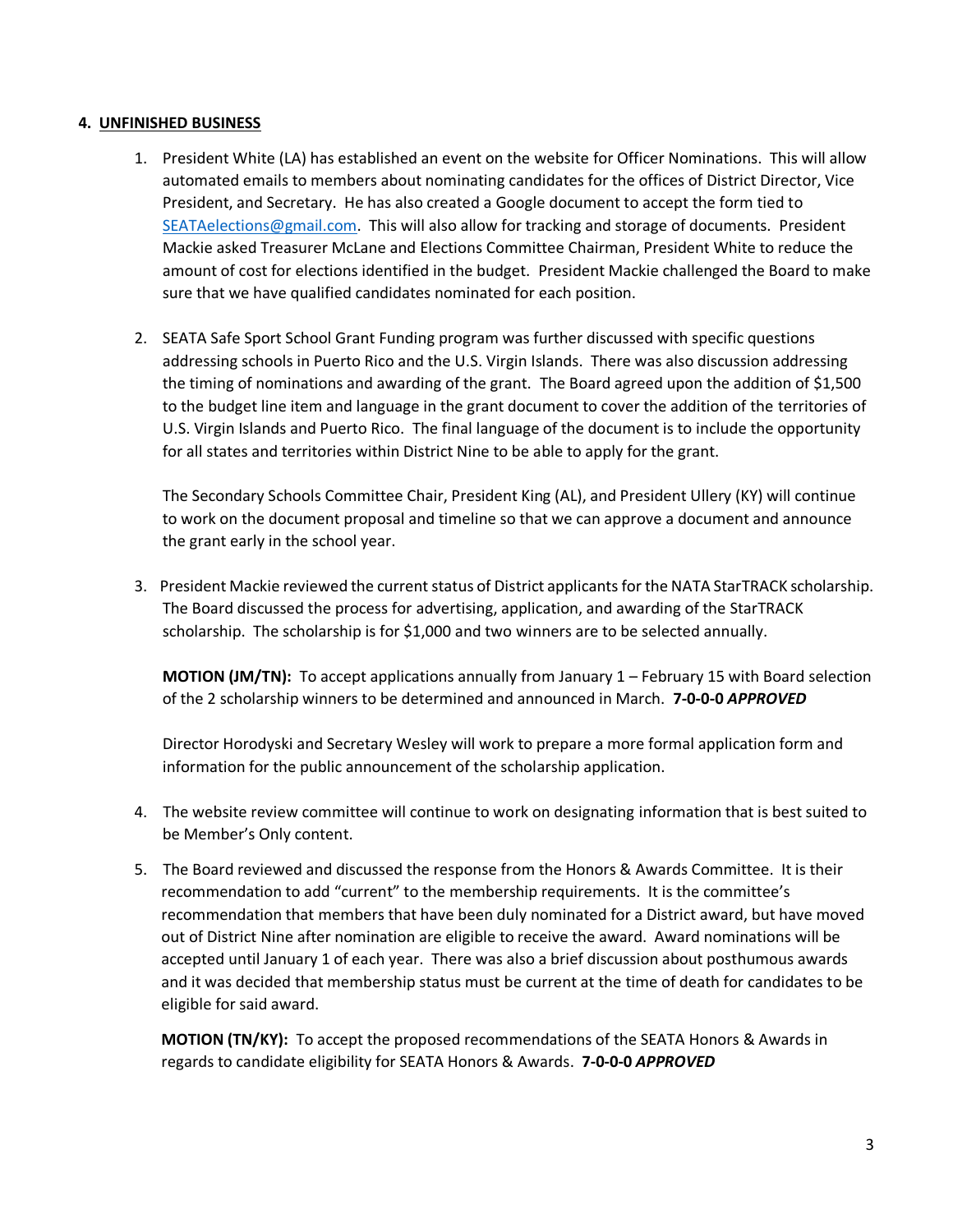6. District Nine NATA Foundation Research Endowment Contract was reviewed and the funding of the scholarship was discussed.

**MOTION (TM/LA):** To accept the contract language as presented by the NATA Foundation for the District Nine Research Scholarship Endowment. 7-0-0-0 APPROVED

**MOTION (TM/LA):** To fully fund the balance of \$20, 625.01 so that the Research Scholarship can be awarded in 2016. **7-0-0-0** *APPROVED*

## **5. NEW BUSINESS**

- 1. State Association Marketing Grant Applications for the 2015 fiscal year. **MOTION (MS/TN):** Approve Alabama's application. **6-0-1 (AL)-0** *APPROVED* **MOTION (TN/KY):** Approve Louisiana's application. **6-0-1 (LA)-0** *APPROVED*
- 2. Develop a SEATA Work Group to develop a 5 year plan for SEATA Annual Meetings. This will be Chaired by David Green and assisted by Shelley Linens and Karen Lew and the Board member will be Rob Ullery.
- 3. Corporate Partnership Committee Chair Rich Frazee has asked to form a group to review the Corporate Partnership Program. Jarod Grace, the new Gatorade representative, will also be involved and Gerard White will be the Board representative.

## **6. INFORMATION ITEMS**

1. Treasurer McLane and Chairman Stevens (GAC) reviewed the Governmental Affairs 3 Tier system regarding the awarding of Legislative Grants.

 **MOTION (TM/GA):** The SEATA criteria for awarding of SEATA Legislative Grants will parallel the NATA's Legislative Grant program. **7-0-0-0** *APPROVED*

Chairman Stevens and Treasurer McLane will work to streamline and align the application process with that of the NATA's Governmental Affairs Committee.

- 2. The Board reviewed the Strategic Plan and the Key Focus Areas. Board members were asked to consider the new NATA Strategic Plan while working on their key areas. Secretary Wesley will schedule GoToMeetings for group work on the Key Focus Areas, but please try to schedule at least 2 weeks in advance.
- 3. Jeremey Stevens is the new NATA National Athletic Training Student Committee representative who is replacing Tiffany Yam.
- 4. J.C. Andersen is the District Nine representative on the NATA's Committee on Practice Advancement (COPA). We need to select state representatives for this committee. This committee is a compilation of CEPAT and COR. Chairman Anderson will be sending out a "job description" for state presidents to